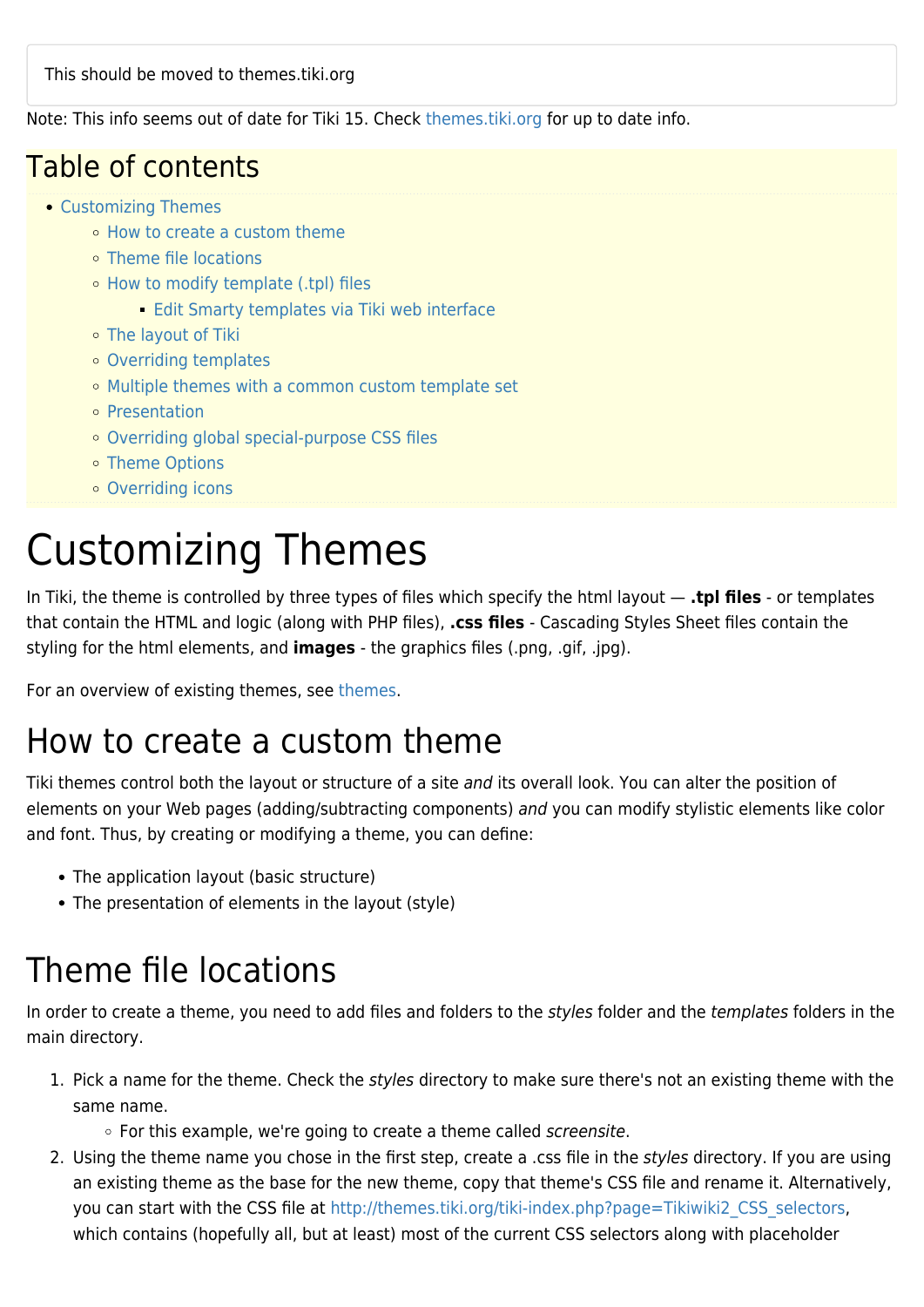properties.

- 3. If your theme needs more radical changes than can be accomplished with CSS alone, then custom templates may be necessary. In this case, using your new theme name, create a sub-directory in the templates/styles directory.
	- For example, create templates/styles/screensite. Having custom, theme-specific template files is not encouraged, because this makes updating your Tiki installation more difficult, as the files will probably need to be updated to stay in sync with the default versions.
- 4. Copy the default or other theme's template file(s) needing to be modified to your new theme directory.
- 5. See <http://themes.tiki.org>for more information.

At this point, your new theme has been created! If you go to **User Preferences** and check the drop-down menu for **Theme**, you'll find your theme listed (e.g., screensite.css). Of course, if existing-theme files were used as the base and no editing was done yet, your new theme will look just the same as the theme you based it on.

## How to modify template (.tpl) files

The template files are written using the Smarty template language. See [Smarty.net.](http://smarty.net/)

#### Edit Smarty templates via Tiki web interface

Please see [Edit Templates](https://doc.tiki.org/Edit-Templates)

## The layout of Tiki

To modify the layout of Tiki in your custom theme, edit its CSS file and edit any template files that you may have copied into the templates/styles/yourtheme folder. You can add images, resize and reorder things, define columns, etc.

See also [Theme layout schema.](https://doc.tiki.org/Theme-Layout-Schema)

The specific template files will differ based on which pre-existing theme you choose, but some of the commonly used files are:

- tiki.tpl: the main template defining the layout of the whole application
- tiki-show page.tpl: this displays wiki content in the center of the page (replaces \$mid data in tiki.tpl). Similarly, there are other templates with names reflecting their purpose, such as tiki-view blog post.tpl. These generally match the names of the PHP file in the URL when the section is being viewed.
- error.tpl: used to display errors in Tiki versions prior to 2.0.
- header.tpl: contains the HTML head section.
- tiki-site header.tpl: "Look and Feel" page heading
- tiki-top bar.tpl: varies according to theme, but may contain top navigation bar, etc.
- tiki-bot bar.tpl: bottom icons, credits, etc.
- the template files with names like tiki-print.tpl are used for printable representation of objects so you usually don't want to change them.

As you can see, it easy easy to modify the layout of the whole tiki application by just changing the stylesheet or possibly a template file or two.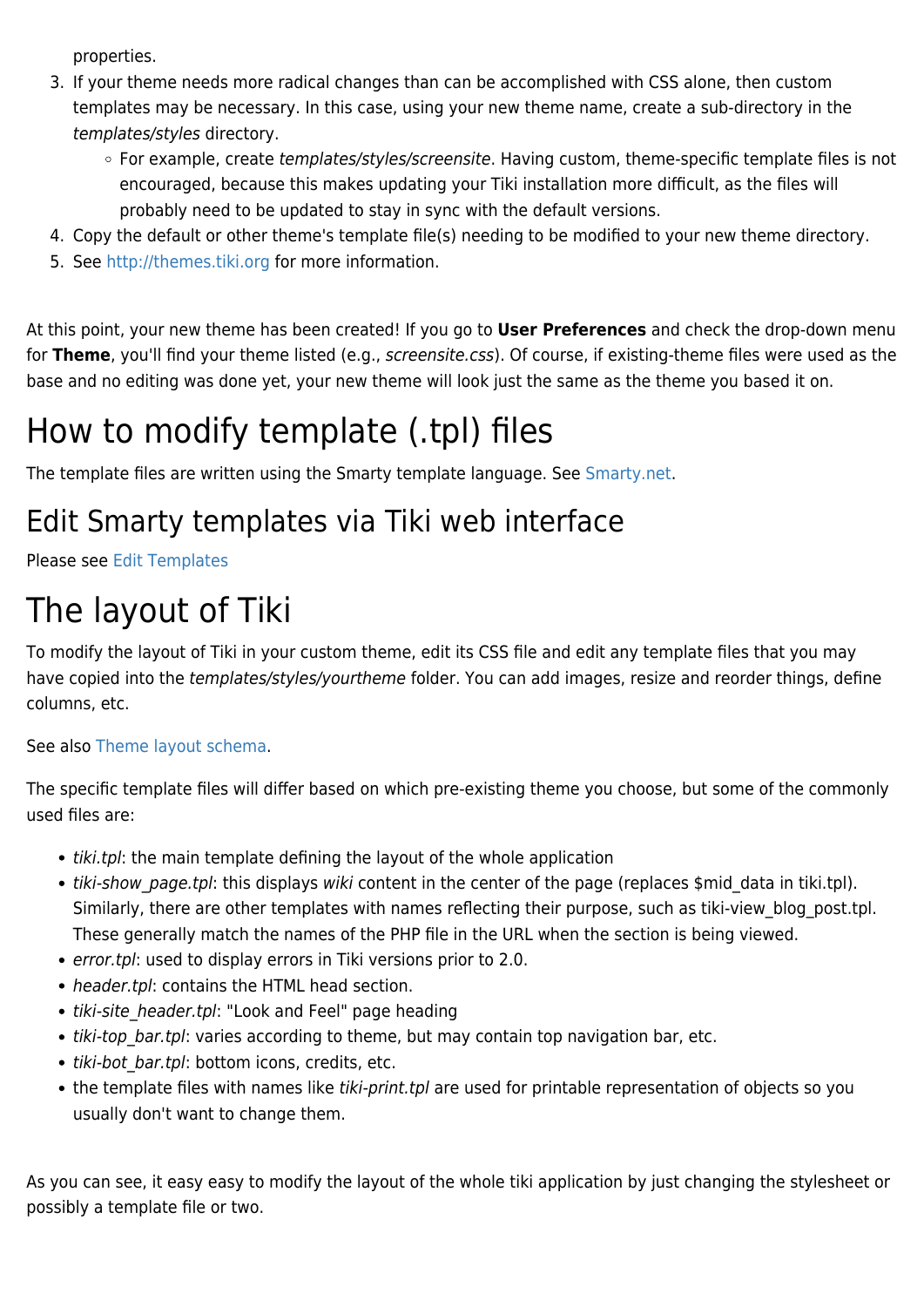#### Overriding templates

The default template files live in the templates directory, and its subdirectories such as:

''templates/modules'

As we saw above, the template files for a custom theme live in a directory named something like templates/styles/screensite. Theme-specific versions of default template subdirectory files live just one directory below there, in templates and its subdirectories, notably:

• templates/screensite/modules

This technique works on files in the subdirectories, too. E.g., to change the application menu in your theme, copy the file mod-application menu.tpl from

• templates/modules/mod-application menu.tpl

to

• templates/styles/custom\_theme\_name/modules/mod-application\_menu.tpl.

When creating a theme you can override any template file. You just need to put a modified template file in the directory templates/styles/screensite or its subdirectory, as appropriate.

(A theme name with one of these characters .- has special behavior. See below 'To have multiple .css with only one templates set'.)

For example, if we wanted to modify the forum listing in our screensite theme, and wanted to modify it more extremely than can be done with CSS, we'd copy the file tiki-forums.tpl from

• templates/tiki-forums.tpl

to

templates/styles/screensite/tiki-forums.tpl

Then we'd edit then new, moved copy of the file.

Tiki will substitute whatever is in your custom theme directory for the same template files in the default directories.

#### Multiple themes with a common custom template set

You can have more than one theme sharing a common set of custom templates if you name the variant themes with a hyphen preceded by the name of the theme that first has the custom templates. For instance, the themes "screensite-gold" and "screensite-silver" will both use the templates from the directory templates/styles/screensite. This is convenient when you want to do minor style change between sections or between multitikis.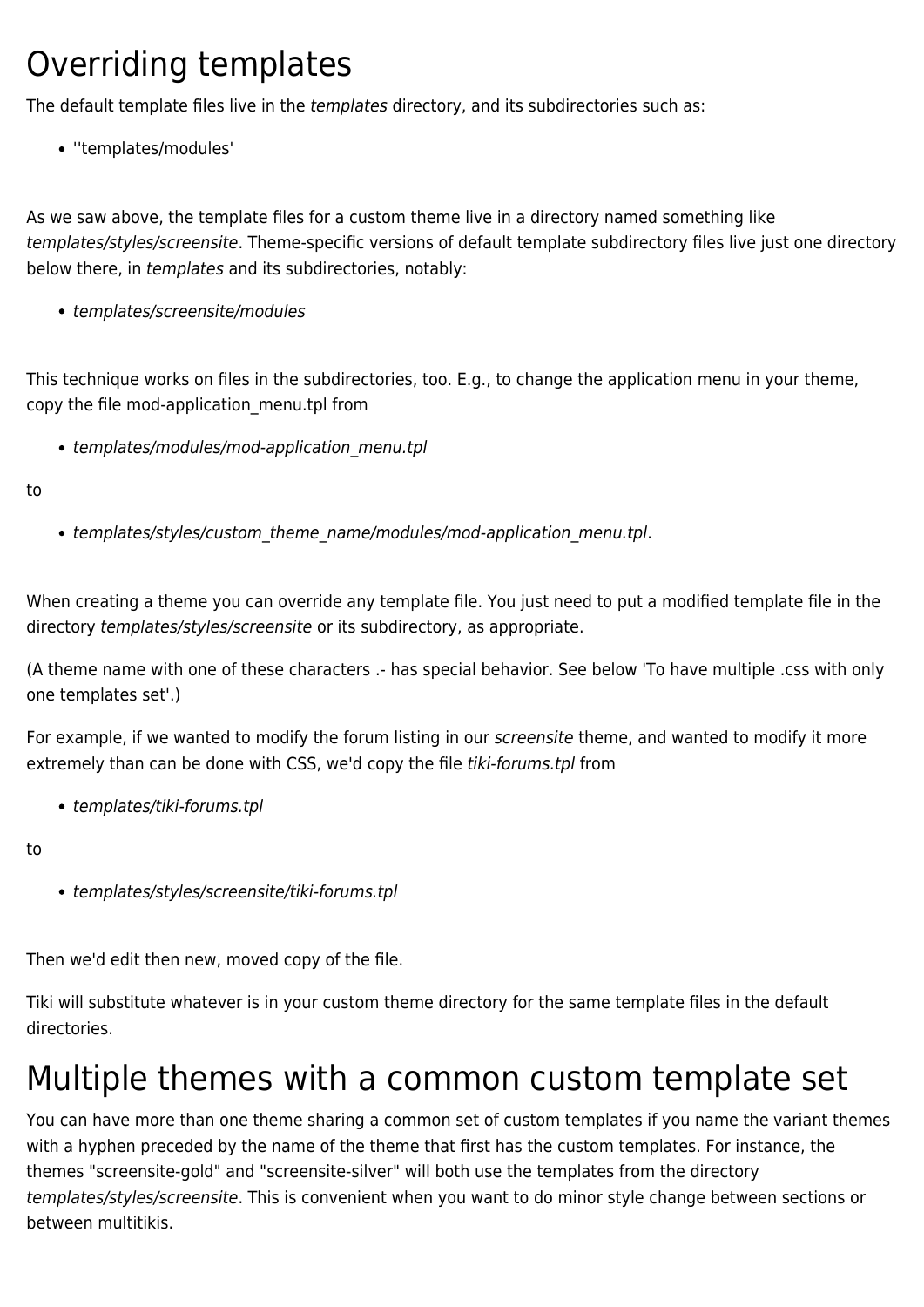#### Presentation

The presentation of elements, the visual style of your theme, is created using CSS (Cascading Style Sheets). So, the next step in building a custom theme is to make a CSS file for it.

W3C provides tutorials and other tools for learning CSS principles:<http://www.w3.org/Style/CSS>.

- 1. Start with the stylesheet shown at [http://themes.tiki.org/Tikiwiki2\\_CSS\\_selectors](http://themes.tiki.org/Tikiwiki2_CSS_selectors) for a theme that uses the \*litecss layout method (common in Tiki 2 and default in Tiki 3), or choose an existing theme and find its CSS file in the styles directory. Please note that the CSS files are **not** in the templates directory tree. In a default Tiki installation, there are two directories named styles under the Tiki root:
	- styles (for CSS files)
	- o templates/styles (for the custom-theme sub-directories, into which you put template files--as we just did above)
- 2. Copy the CSS file, rename it as your new theme name, and keep it in the styles directory with all the other CSS files. For example, screensite.css.
- 3. Edit it to produce a style for your theme--selecting things like fonts, background colors and the behavior of hypertext links.
- 4. If you wish to add images to your CSS style, it's best to create a subdirectory for them beneath the styles directory--giving it your theme's name.
	- For example, styles/screensite

## Overriding global special-purpose CSS files

In Tiki>=3.0, some css are in the directory TIKI\_ROOT/css, for example, calendar.css (used in calendars) and cssmenu.css and similar (used in css menus). It is possible to override them by creating the file in styles/your\_style/css.

## Theme Options

(since version 3.0)

Theme options provide for variations of a theme, for example, changing colors, column widths or other details. A theme's option CSS files, if it has them, are in the **styles/themename/options** folder. These files can be named anything, but only one (or none) is active at any given moment, and will override the main CSS rules.

## Overriding icons

In Tiki>=2.0, the job is part-way done. It is possible to overwrite the icons (the one that are used in the Smarty templates with the Smarty function  $\bullet$  only).

The icon file must be in styles/your style directory

For instance if you want to overwrite img/icons/module.png and img/icons/omodule.png(the two icons used for module flipping), put the images to be used in styles/your domain/your style/img/icons.

- your domain is only to be used if you are in a multitiki setting.
- your style is a substring of your current style if you current style is my look-2009.css, your style must